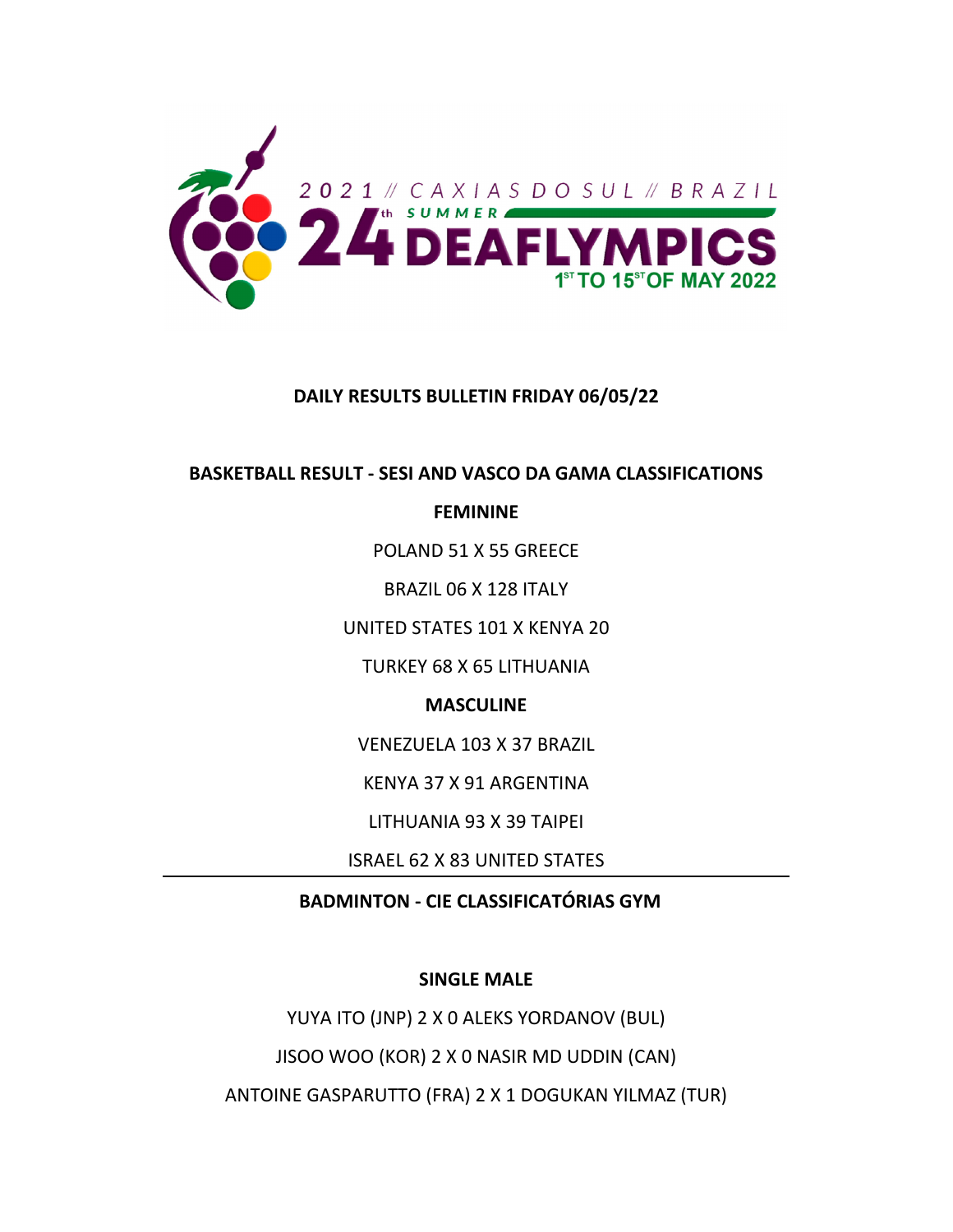XAVIER VALLEDOR FRA) 2 X 0 THUNTHANASORN THANADECHAWATTHANACHOTI (TAI) KYUNGDUK SHIN (KOR) 2 X 0 EDMUND SENG KEONG TEO (MAS) MARVIN MUELLER (SUI) 2 x 0 BRANDON HUYNH (CAN) WO MAHESH MAHESH (IND) 2 X 0 CAUA TADEU FERREIA DA SILVA (BRA) MASAAKI NUMAKURA (JNP) 2 X 0 HASSAN SHAFIQ (MAY) HAO – EN LIU (TPE) 2 X 0 LANCE GORDON (CAN) HRITIK ANAND (IND) 2 X 0 DIDAR YESBERGENOV ( CZE ) WO JAY YANG (USA) 2 X 0 HAI DIEC (CAN) YASUHIRO NAGAISHI (JNP) 2 X 0 SUNHO JUNG (KOR) MYEONGSOO SEO (KOR) 2 X 0 DARKHAN URAZALIYEV (CZE) IGNAS REZNIKAS (LIT ) 2 X 1 FURKAN BUYUKGOZE (TUR) ZENO BALDEGGER (SUI) 2 X 1 LYUDMIL GETOV (BUL) GABRIEL HOVELACQUE DE FARIA (BRA) X BENOIT VIEIRA DE CARVALHO (FRA) JISSO WOO (KOR) 2 X 0 KAZIMIERAS DAUSKURTAS (LIT) DOGUKAN YILMAZ (TUR) 2 X 1 ROHIT BHAKER (IND) XAVIER VALLEDOR (FRA) 2 X 0 KOHEI KAKIUCHI (JNP) SIRIWAT MATTAYANUMAT (TAI) 2 X 0 ALEKS YORDANOV (BUL) ABHINAV SHARMA (IND) 2 X 0KYUNGDUK SHIN (KOR) CHUNH‐I CHEN (TPE) 2 X 1 MARVIN MUELLER (SUI) MAHESH MAHESH (IND) 2 X 1 OLIVER WITTE (GER) PETRO TAKALO (UKR) 2 X 0 MASAAKI NUMAKURA (JNP) HAO‐EM LIU (TPE) 2 X 0 DANNY MUELLER (SUI) HRITIK ANAND (IND) 2 X 0 SOMPON VIBULSIRIKUL ( CHEN‐DING CHENG (TPE) 2 X 1JAY YANG (USA)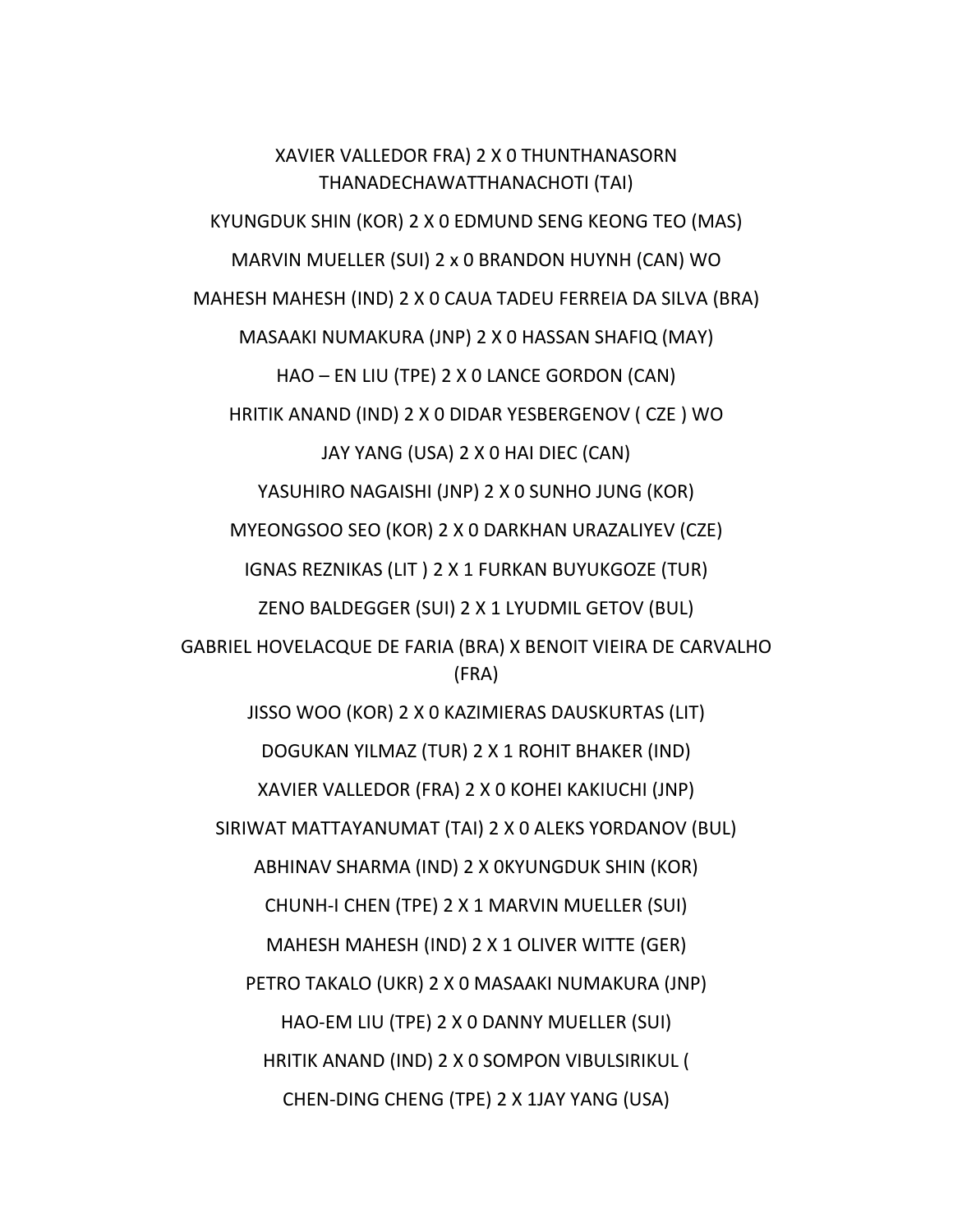SUNHO JUNG (KOR) 2 X 0 TOMAS KRATKA (USA) IGNAS REZNIKAS (LIT) 2 X 0 DARKHAN URAZA LIYEV (CZE) MYEONGSOO SEO (KOR) 2X 0 FURKAN BUYUKGOZE (TUR) ZENO BALDEGGER (SUI) X BENOIT VIEIRA DE CARVALHO (FRA) WO LYUDMIL GETOV (BUL) 2 X 0 GABRIELHOVELACQUE DE FARIA (BRA) SIRIWAT MATTAYANUMAT (TAI ) 2 X 1 YUYA ITO (JNP)

#### **SIMPLE FEMALE**

SHREYA SINGLE (IND) 2 X 0 EUN KYUNG YU (KOR) HALE NUR KUCUKSEVGILI (TUR) 2 X 1 YI LIN (TPE) ZU TUNG FOO (MAS) 2 X 0 NAPAPORN THITIKUL (TAI) SOFIA CHERNOMOROVA (UKR) 2 X 0 EMILIJA UNTE (LIT GWANGHUI PARK (KOR) 2 X 0 SELENE SCHULTZ (CAN) MAI YAKABE (JAN) 2 X 0 FLORIANE DUBOIS (FRA) RENATA FAUSTINO DA SILVA (BRA) 2 X 0 AURELIJA RAMANECKAITE (LIT ) WO AADITYA YADAV (IND) 2 X 0 CYNTHIA QUIRINO SILVA (BRA) EMMA REYMOND (FRA) 2 X 1 JUDY YANG (USA) AYAKA YAKABE (JNP) 2 X 0 BOHDANA HUBANOVA (UKR) GAURANSHI SHARMA (IND) 2 X 0 GIZEM NUR ULUDAG (TUR) ASRIANA RISSI (ESP) 2 X 0 GEISA VIEIRA DE OLIVEIRA (BRA) FINJA ROSENDAHL (GER) 2 X 0 AMANDA FERREIRA SANCHES (BRA) VAIVA ZYMANTAITE (LIT) 2 X 0 JANA HAVLOVA (CZE) YAN‐RU SHEN (TPE) 2 X 0 SHREYA SINGLA (IND) KATRIN NEUDOLT (AUT) 2 X 0 YI LIN TPE)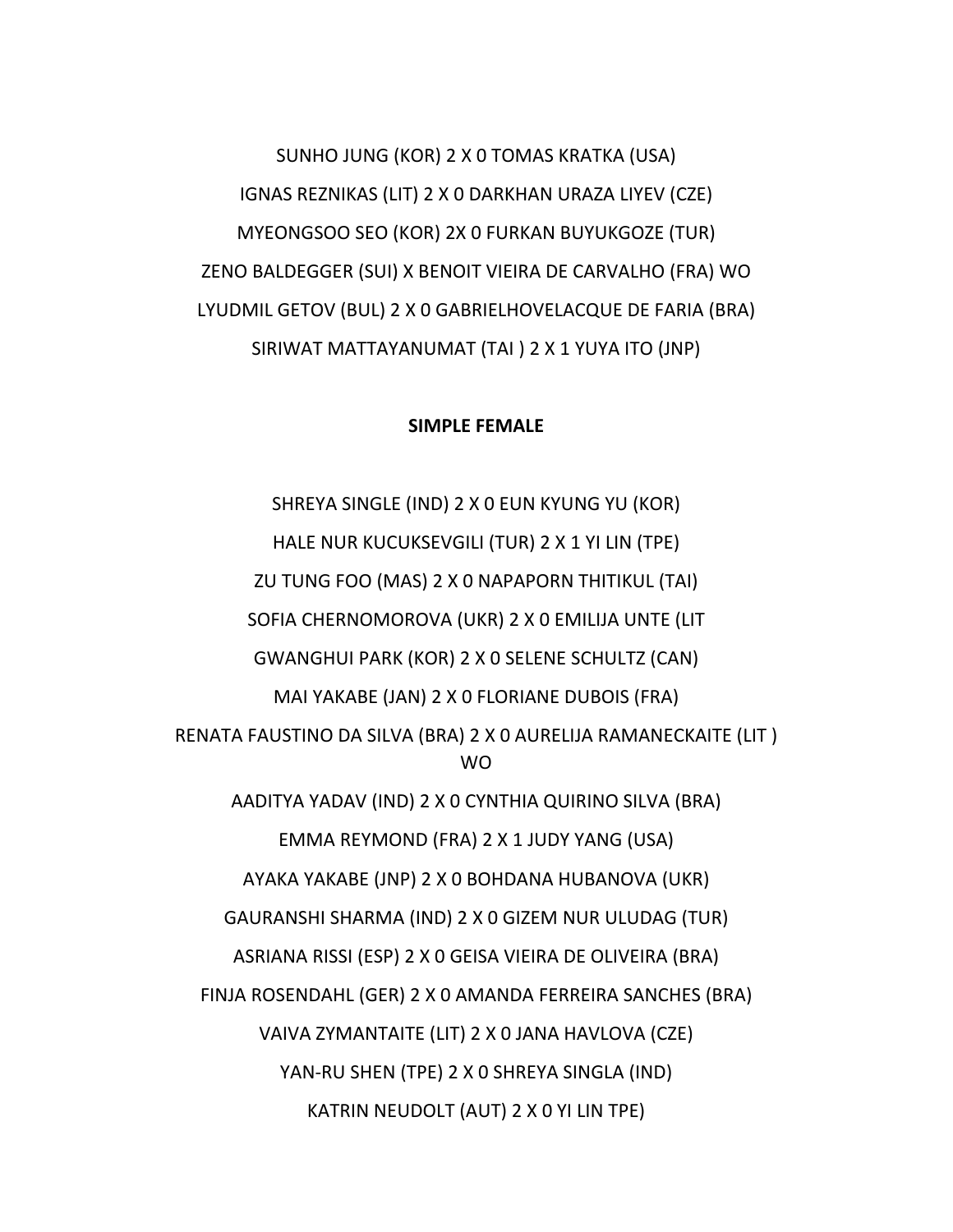JUNG YU FAN (TPE) 2 X 0 ZU TUNG FOO (MAY) MANAMI NAGAHARA (JNP) 2 X 0 EMILIJA UNTE (lIT) CHIAO‐YU CHIANG (TPE) 2 X 0 SELENE SCHULTZ (CAN) MAI YAKABE (JNP) 2 X 0 JERELIN JAYARATCHAGAN (IND) WEI YING BOON (MAY) X AURELIJA RAMANECKAITE (LIT) WO SOYEONG LEE (KOR) 2 X0 CYNTHIA UIRINO SILVA (BRA) JUDY YANG (USA) 2X 0 SUPINYA BOONNUM (TAI) BOHDANA HUBANOVA (UKR) 2 X 0 MARIJA RIMKUTE (LIT) ADRIANA RISSI (ESP) 2 X 0 GIZEM NUR ULUDAG (TUR) GAURANSHI SHARMA (IND) X GEISA VIEIRA DE OLIVEIRA (BRA) GEISA VIEIRA DE OLIVEIRA (BRA) 2 X 1 GAURANSHI SHARMA (IND) VAIVA ZYMANTAITE (LIT) 2 X AMANDA FERREIRA SANCHES (BRA)

**CYCLING ‐ FARROUPILHA AWARD**

## **MASCULINE**

**GOLD** TOUBOUL STEEVE (FRA)

**SILVER** SERVIERES PAUL FRANCIS (FRA)

**BRONZE** STOUTEN MARC (NED)

#### **FEMININE**

**GOLD** TOPCHNIUK YE LISAVETA (UKR)

**SILVER** KRAWCCZYK MALGORZATA KRYSTYNA (POL)

**BRONZE** MINOHARA YUKAR (JNP)

**MEN'S FOOTBALL ‐ CLASSIFICATIONS**

EGYPT 9 X KOREA

GERMANY 4 X 0 UNITED STATES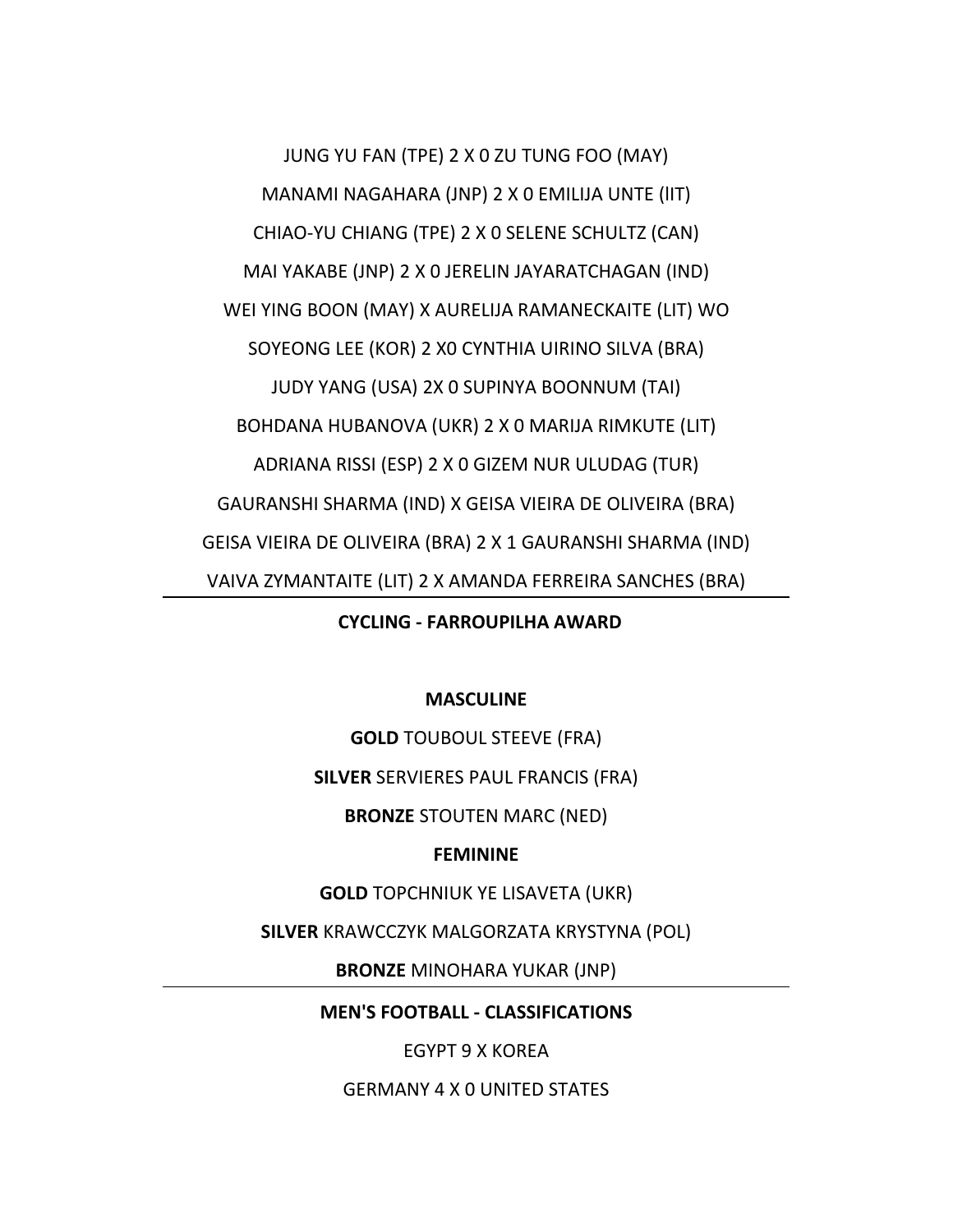IRAN 1 X 0 BRAZIL POLAND 4 X 0 GREECE FRANCE 1 X 0 ARGENTINA IRAQ 4 X 3 MALI SHRIMPS 3 X 1 HOLLAND MEXICO 0 X 3 SENEGAL

## **WOMEN'S HANDBALL ‐ CLASSIFICATORY UCS**

KENYA 16 X 26 BRAZIL

DENMARK 38 X 05 ARGENTINA

**SWIMMING – YOUTH RECREATION AWARD**

**100 METERS MALE BACK**

**GOLD** KLOTZ MATTHEW JAMES (USA)

**SILVER** LARS KOCHMANN (GER)

**BRONZE** KREMLIAKOV VLADYSLAV (UKR)

**50 METERS FEMALE COAST**

**GOLD** JARZEWICZ KLAUDIA (POL) **SILVER** MASSENGALE EMILY RENE (USA) **BRONZE** THOMPSON BROOKE (USA)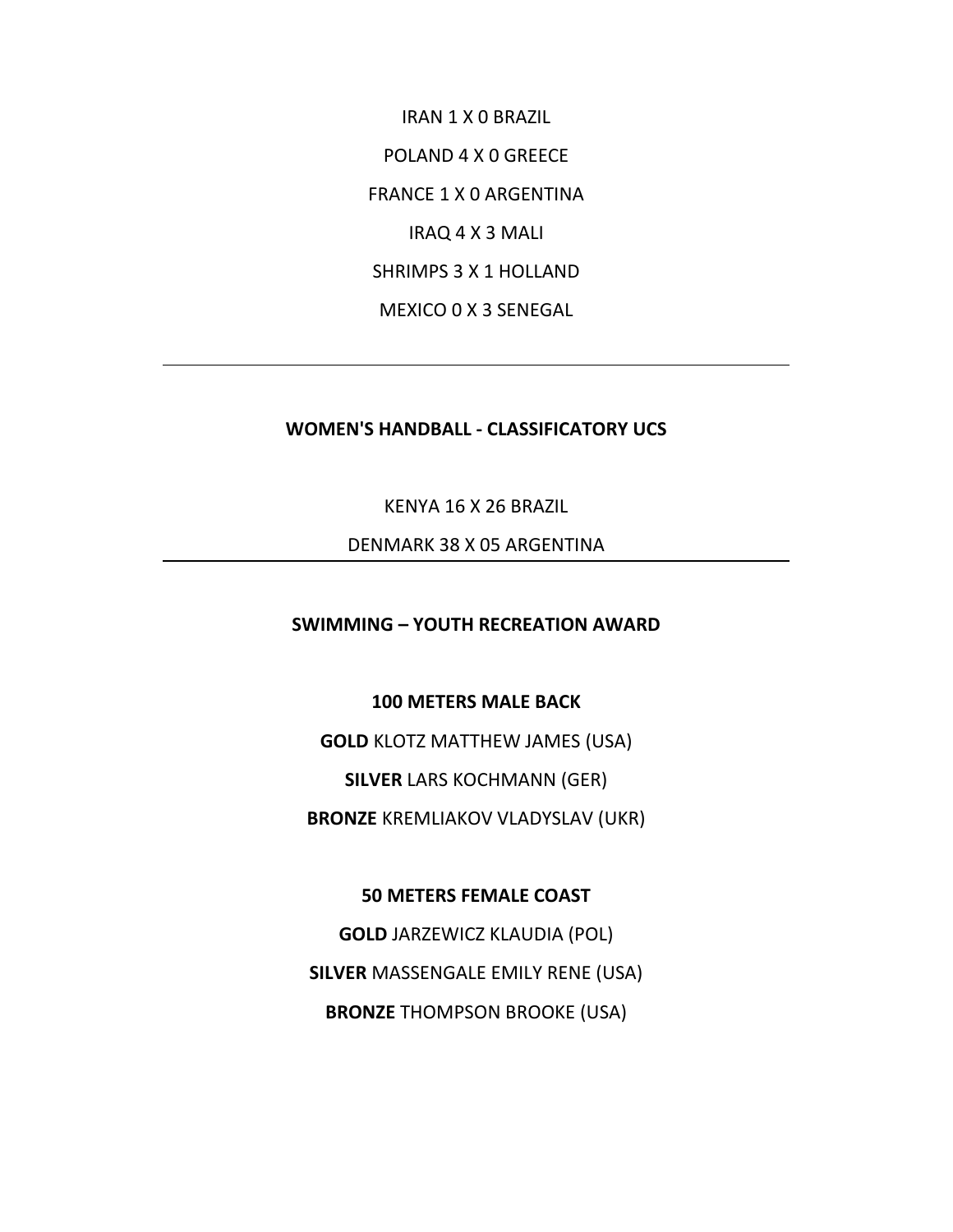**200 METERS INDIVIDUAL MALE MEDLEY GOLD** IBARA RYUTARO (JNP) **SILVER** POWROZNIK KONRAD (POL) **BRONZE** DAVIS COLLIN ADDISON (USA)

**1500 METERS FREE MALE GOLD** FUJIHARA SATOI (JNP) **SILVER** TAMBORRINO FEDERICO (ITA) **BRONZE** NIKLAS MUELLER (GER)

#### **4X100 MIXED METERS**

**GOLD** UNITED STATES DAVIS COLLIN ADDISON THOMPSON BROOKE ELIZABETH CRONK CARLI ELIZABETH KLOTZ MATTHEW JAMES **SILVER** UKRAINE SULTANOV ILLIA LYTVYNENKO OLEKSII TARASENKO DARIA TERESHCHENKO IRYNA **BRONZE** POLAND SAWKA JULIUSZ JAN DRAGAN JULIA CHMIELEWSKA JULIA MAGDALENA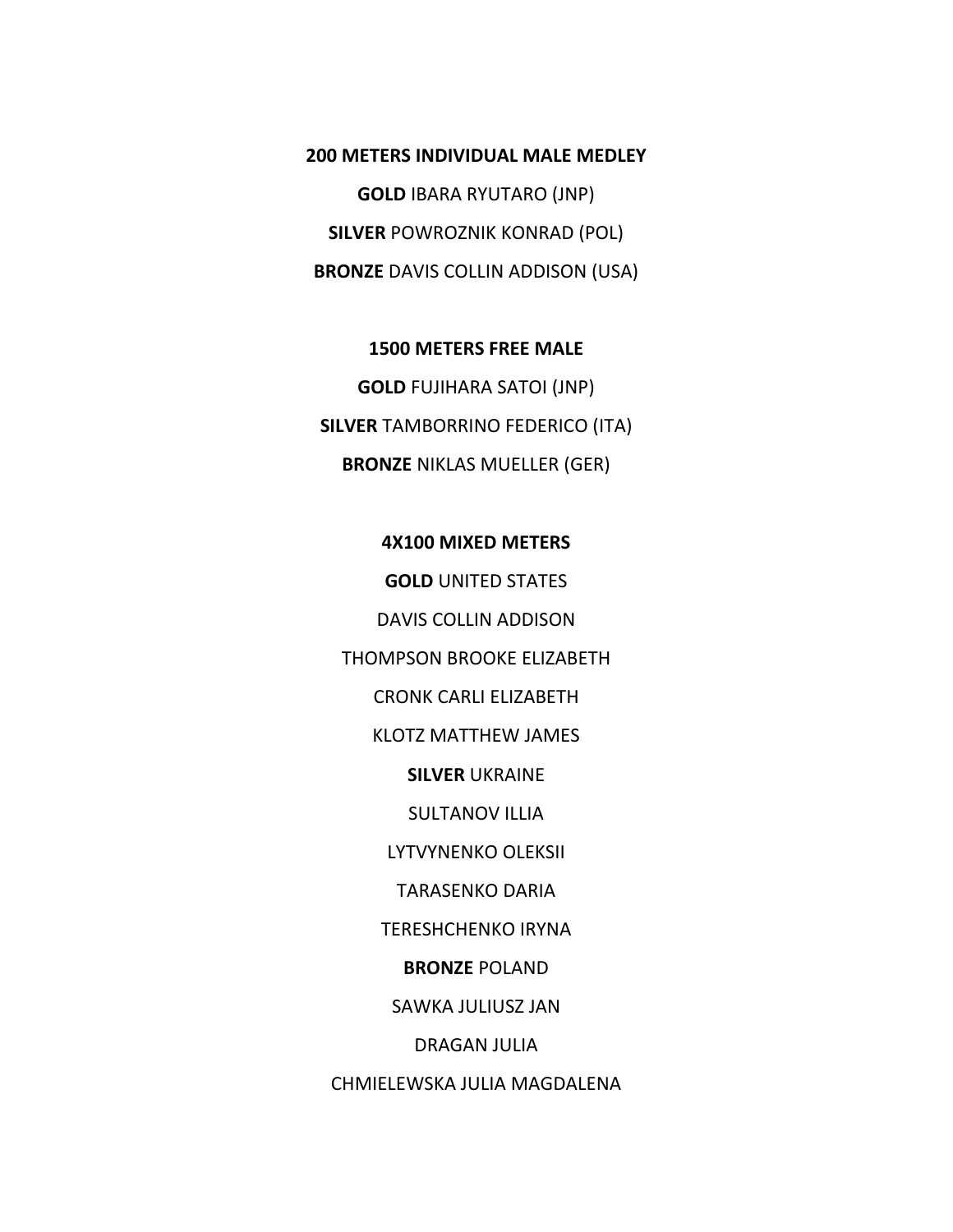#### POWROZNIK KONRAD ANDRZEJ

## **ORIENTEERING SPRINT – AWARD GRAPE PARTY PAVILIONS**

**MALE 3400 METERS**

**GOLD** LEVYTSKYI NAZAR (UKR)

**SILVER** PLAKHOTNIK DMYTRO (UKR)

**BRONZE** LEVIN DMYTRO (UKR)

#### **FEMALE 2800 METERS**

**GOLD** FEDOSIEIEVA HANNA (UKR) **SILVER** ANDROSOVYCH HANNA (UKR) **BRONZE** MELNYK IANA (UKR)

‐‐‐‐‐‐‐‐‐‐‐‐‐‐‐‐‐‐‐‐‐‐‐‐‐‐‐‐‐‐‐‐‐‐‐‐‐‐‐‐‐‐‐‐‐‐‐‐‐‐‐‐‐‐‐‐‐‐‐‐‐‐‐‐‐‐‐‐‐‐‐‐‐‐‐‐‐‐‐‐‐‐‐‐‐‐‐‐‐‐‐‐‐‐‐‐‐‐

# **TAEKOWDO – UCS AWARD**

#### **MALE INDIVIDUAL POOMSAE**

**OURO** CHOI MINHO (KOR) **SILVER** REZASEFAT CHOKAMI DEATH (IRI) **BRONZE** KIRAN YUSUF SIYAR (TUR) **BRONZE** RYSZHANOV OLZHAS (KAZ)

**POOMSAE INDIVIDUAL FEMALE GOLD** KHODABANDEH MARYAM (IRI) **SILVER** JEON SIWON (KOR) **BRONZE** TEKE TURKAN (TUR)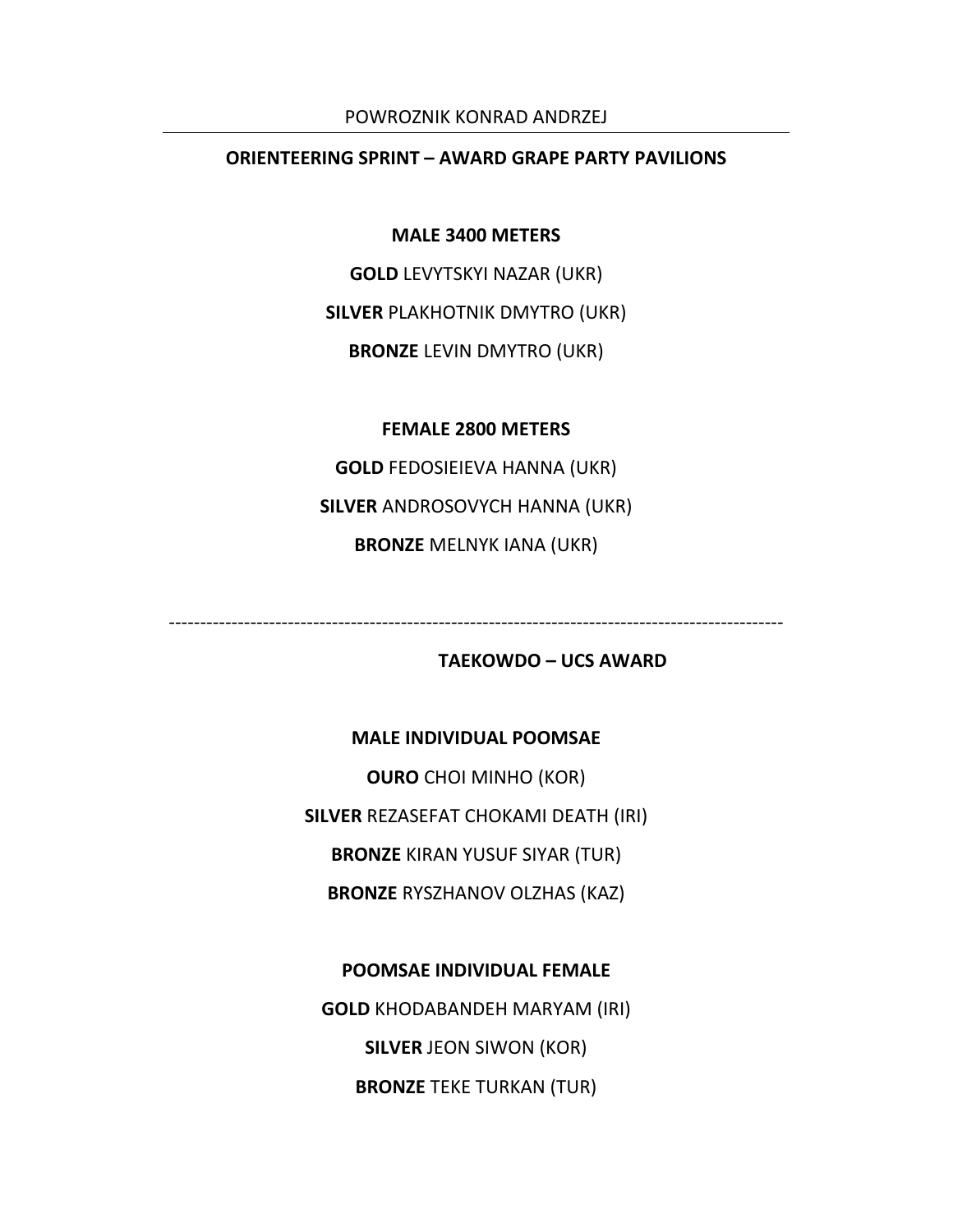**BRONZE** MACHAIIRIDOU EIRINI (GRE)

#### **POOMSAE MALE DOUBLE**

**GOLD** IRAN – REZASEFAT CHOKAMI MORTEZA / KHODABANDEH MARYAM **SILVER** KOREAN – CHOI MINHO / JEON SIWON **BRONZE** TUTRQUIA – KIRAN YUSUF SIYAR / TEKE TURKAN **BRONZE** KAZAKHSTAN – RYSZHANOV OLZHAS /ABDIKATOVA AIZHAMOL

## **TENNIS – CLASSIFYING YOUTH RECREATION**

## **SIMPLE FEMALE**

CHIA WEN LIN (TPE) 2 X1 JENNIFER LAMBERT (FRA) VASILIKI KALOGEROPOULOU (GRE) 2X 1 KATERINA BLASCIKOVA (CZE) HEIKE ALBRECHT SCHROEDER (GER) 2 X 0 OLGA MELGAREJO (URG) STASA SRBULOVIC (SRB) 2 X 0 JAFREEN SHAIK (IND) JANA JANOSSIKOVA (SVK) 2 X 0 BHAVANI KEDIA (IND) ROTEM ASHKENAZY (ISR) 2 X 1 VERENA FLECKENSTEIN (GER) CHIU MEI HO (TPE) 2 X 0 CRISTINA ABRAMI (ITA) TUTEM BANGUOGLU (TUR) 2 X 0 LIGAL ITACH (ISR)

## **SINGLE MALE**

NILS ROHWEDDER (GER) 9 X 0 CARLOS ALEXANDRE PUCHEU (BRA) CHUN‐WEI WANG (TPE) 9 X 2 GABRIEL ALVES (URG) FELIPE DE OLIVEIRA NETO (BRA) 9 X 7 SANTIAGO DELLA SCHIAVA (ARG) NICOLAS SERGE LANFRANCHI (FRA) 9 X 3 LEONARDO DAVID PAREDES (ARG)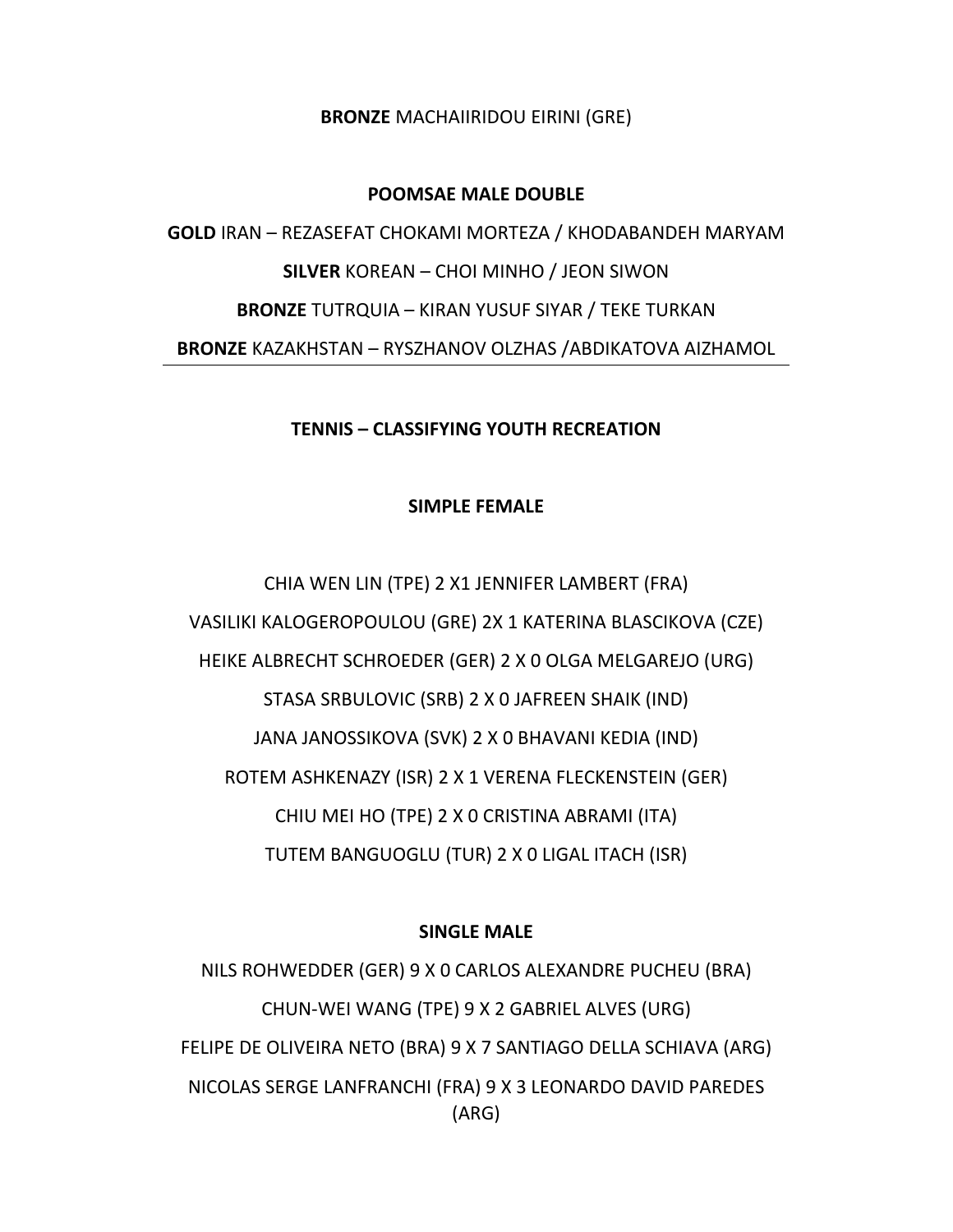## CEDRIC KAUFMANN (GER)9 X 0 KEVIN ESTEBAN KOVACS (USA)

DINASTI KOLESOV REYNLIB (ISR) X URS FERDINAND BREITENBERGER (GER) WO

MATEO JESUS GOBBI (ARG) 9XO JORGE ALEJANDRO PONS DE MEDINA (URG)

CHRISTOPHER EVAN DANIELS (USA) 9 X 7 KFIR BEM HAMO (ISR)

## **FEMALE DOUBLE**

HEIKE ALBRECHT SCHROEDER / VERENA FLECKENSTEIN (GER) 2 X 0 BHAVANI KEDIA / JAFREEN SHAIK (IND)

CHIU‐MEI HO /CHIA‐WEN LIN (TPE) 2 X 0 CRISTINA ABRAMI/ GIULIA BASSINI (ITA)

## **TABLE TENNIS – FARROUPILHA CENTENARY GYM**

## **RATINGS BY TEAMS**

## **FEMININE**

INDIA 0 X 3 HUNGARY

POLAND 2 X 3 JAPAN

UKRAINE 3 X 0 KOREA

UKRAINE 3 X 0 JAPAN

## **MASCULINE**

HUNGARY 3 X 1 BRAZIL

AUSTRIA 3 X 0 INDIA

KOREA 3 X 0 POLAND

CHINESE TAIPEI 3 X 0 KAZAKHSTAN

UKRAINE 3 X 0 JAPAN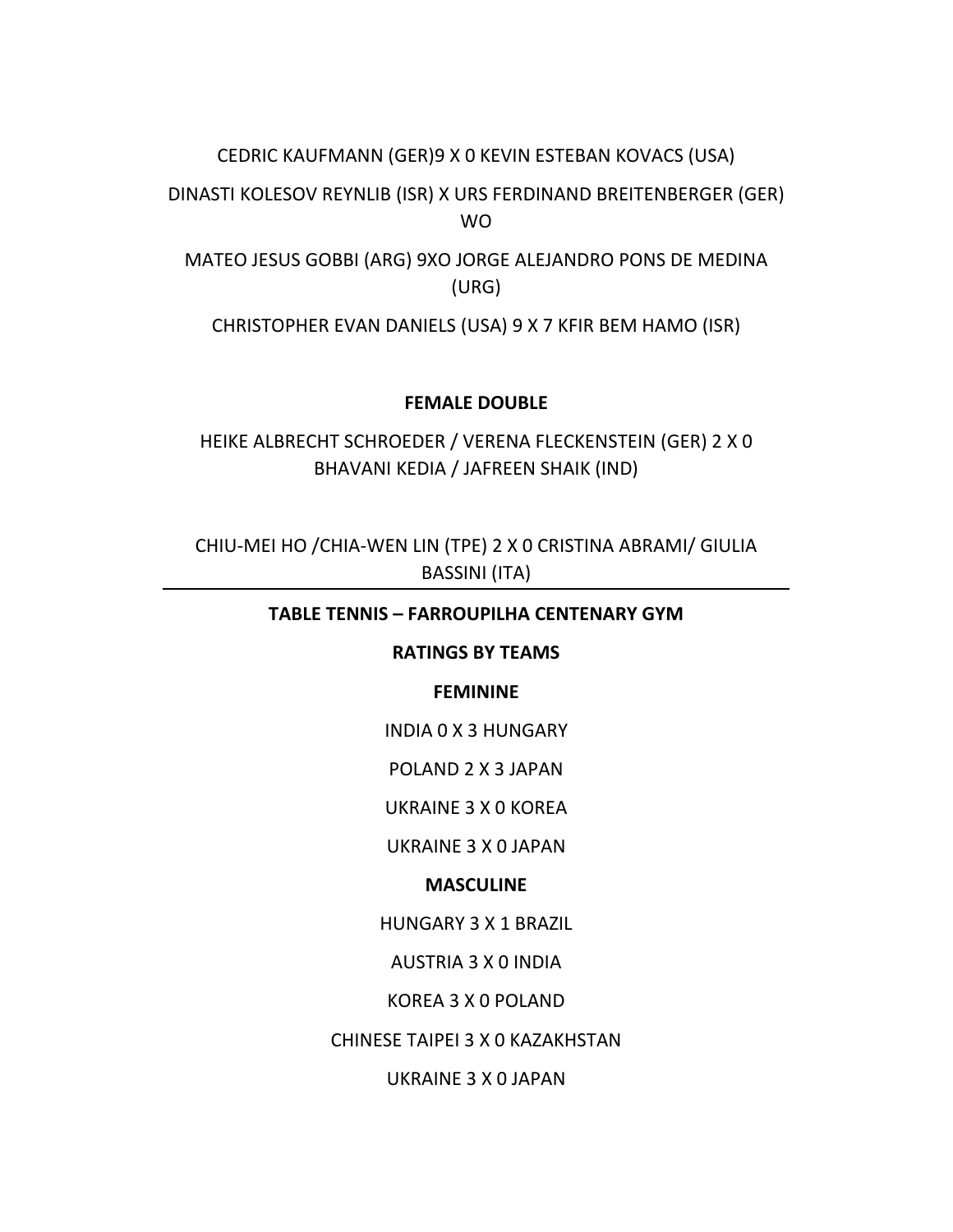#### UKRAINE 3 X 2 CHINESE TAIPEI

#### **AWARD**

# **FEMININE**

#### **GOLD** UKRAINE

#### BUDNYK, ROKSOLANA

KHODKO, JULIA O.

VASYLIEVA, MARIIA

ZAVINOVSKA, KARINA

## **SILVER J**APAN

KAMEZAWA, RIHO

KAWASAKI, MIZUE

TATEISHI, RISATO

YAMADA, MOEMI

**BRONZE** KOREAN

KIM, SEOYOUNG

LEE, JIYEUN

MO, YUNJA

MO, YUNSOL

#### **BRONZE** POLAND

DYSZKIEWICZ, GABRIELA

SMIZEWSKA, MONIKA ANNA

SZEMIEL, JULIA DAGMARA

ZYLA, IWONA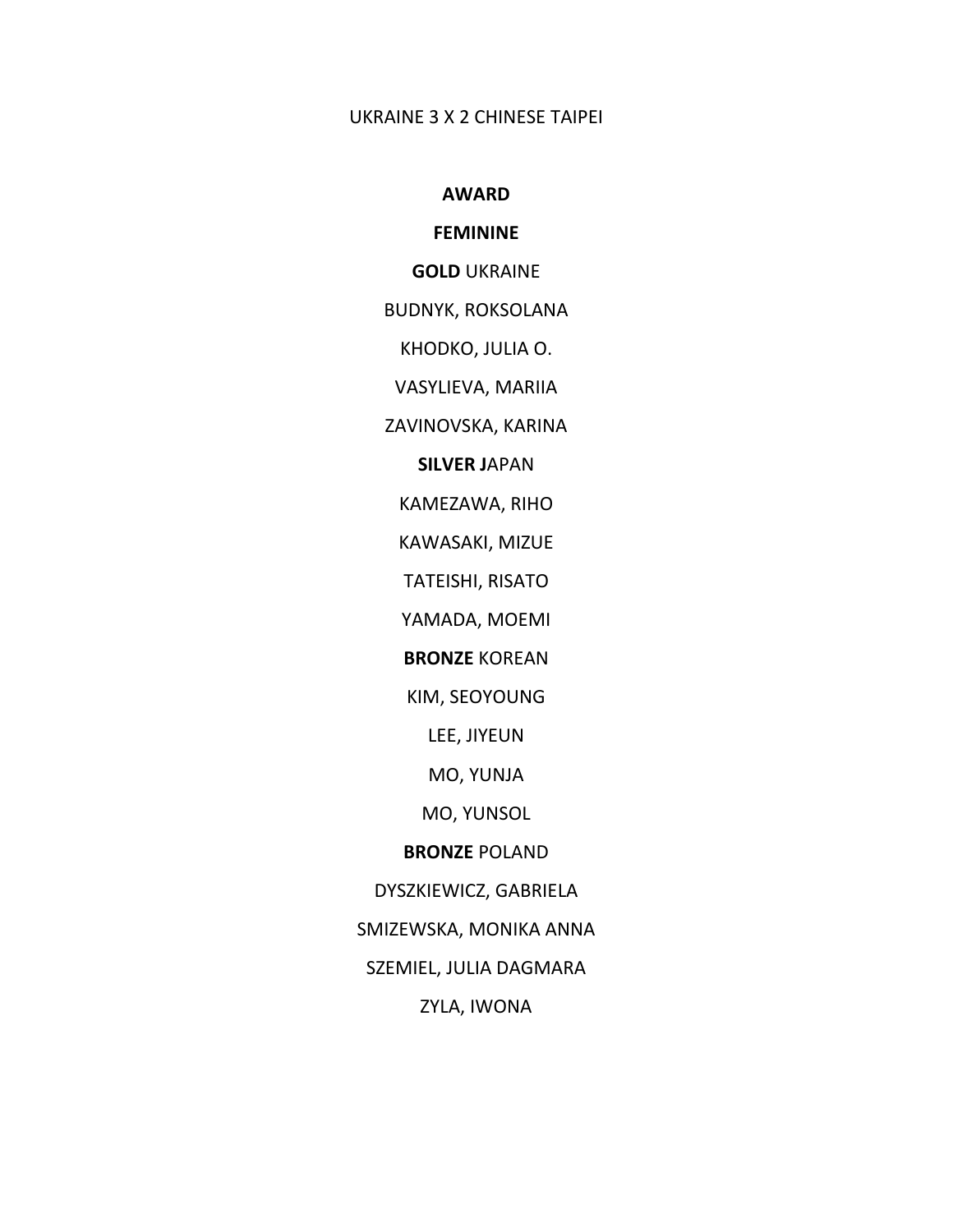**MASCULINE**

**GOLD** UKRAINE

KUZMENKO, GRYGORI

OVCHARENKO, MAKSYM

VELIIEV, ANTON

ZAKLADNYI, GENNADII

**SILVER** TAIPEI CHINESE

KUO,YUEH‐TUNG

LU, SHIH‐CHIEH

WANG, YI‐HSIANG

YANG, JUNG‐TSUNG

**BRONZE** JAPAN

ITO, HIROKAZU

KAMEZAWA, FUMINORI

KAWAGUCHI, KOTO

NADAMITSU, SHINTARO

**BRONZE** KAZAKHSTAN

BURKITBAY, ABYLAY

DANIYAROV, SERIK

ISKENDIROV, DANIYAR

KONKUBAYAV, KANAT

## **SHOOTING TESTS ‐ HUNTING AND SHOOTING ANA RECH**

# **10 METERS AIR PISTOL MALE**

**GOLD** DESHWAL ABHINAV (IND)

**SILVER** LAZEBNYK OLKSIL (UKR)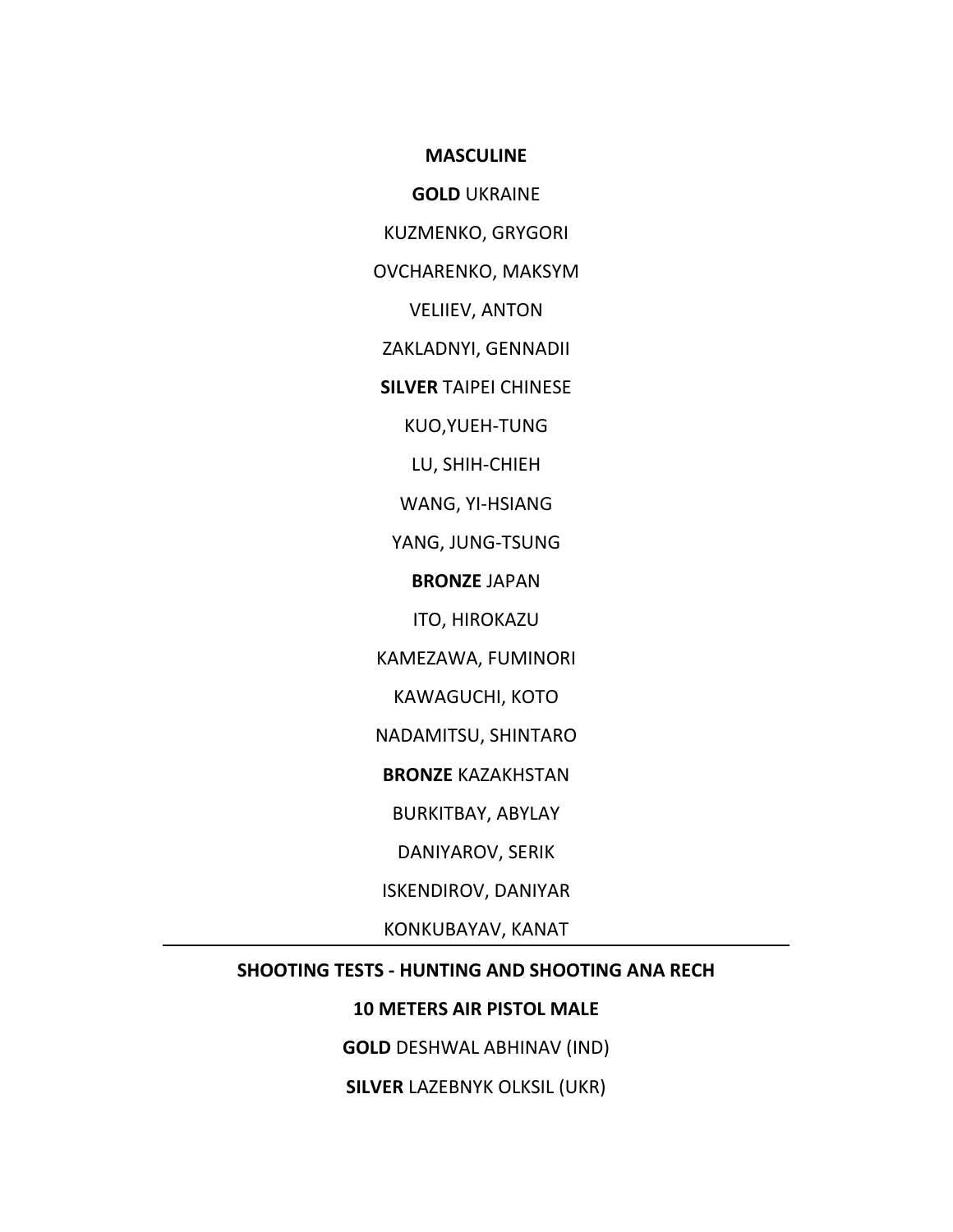#### **BRONZE** HSU MING JUI (TPE)

## **VOLLEYBALL – MARCOPOLO GYM CLASSIFICATÓRIAS**

#### **MASCULINE**

FRANCE 3 X 0 VENEZUELA

TURKEY 3 X 0 BULGARIA

ITALY 3 X 0 MEXICO

POLAND 0 X 3 UKRAINE

JAPAN 3 X THE GHANA

## **FEMININE**

MEXICO 0 X 3 JAPAN

UKRAINE 3 X 0 BRAZIL

# **BEACH VOLLEYBALL ‐ ORLA BEACH CLASSIFICATIONS**

## **MASCULINE**

GERMANY (double 1) 2 X 0 GHANA (double 2)

UKRAINE (Double 1) 2 X 0 CZECH REPUBLIC (Double 1)

UKRAINE (double 1) 2 X 0 CANADA

AUSTRIA 2 X 0 GHANA (double 1)

FINLAND 2 X 0 BRAZIL

IRAN 2 X 0 JAPAN (double 1)

GERMANY (double 2) 2 X 0 ESTONIA

UKRAINE (double 2) 2 X 0 CZECH REPUBLIC (double 2 )

ITALY 2 X 0 JAPAN (double2)